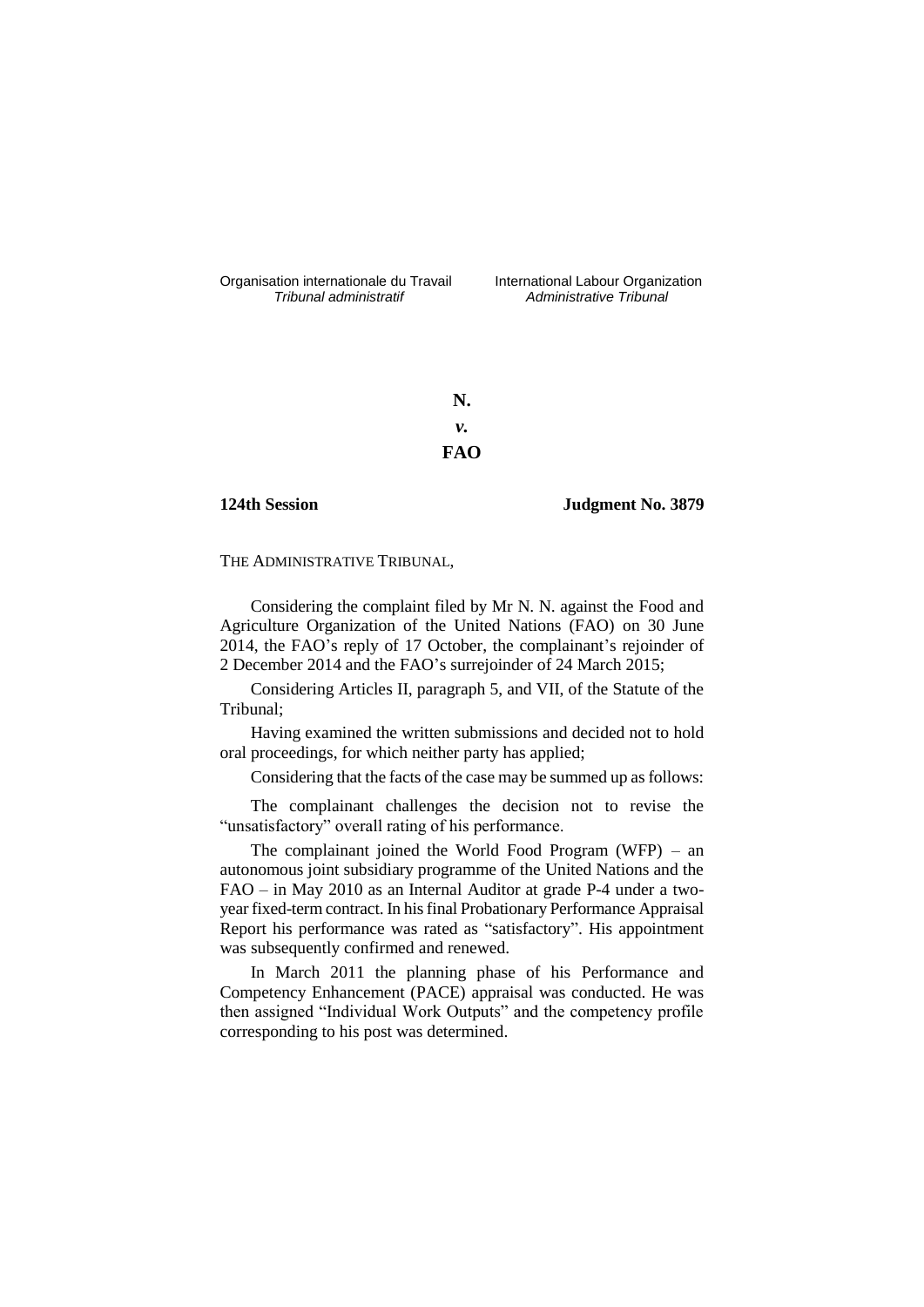In the mid-term review of August 2011 the complainant's firstlevel supervisor indicated that he had made progress but that there were several areas where improvement was expected.

On 2 February 2012 the complainant's first-level supervisor signed his 2011 PACE appraisal report and rated his overall performance as "unsatisfactory". In the comments she indicated that the output of his work on audits was not yet at the level she expected from a P-4 Auditor and that this impacted negatively on the Office of Internal Audit's (OSA) achievement of its work plan. She noted that she had discussed this appraisal in depth with the complainant and that he had indicated his willingness to undertake an improvement plan. The complainant added his comments on 27 February 2012, stating that while he had discussed the appraisal with his supervisor, he wished to be given a "few specific examples" of his underperformance. On the same day his second-level supervisor signed the report and endorsed the "unsatisfactory" rating. On 30 March the complainant made his final comments and signed the document. He contested the overall rating, arguing that an unsatisfactory rating should be given "only after deploying, trying and testing an improvement plan".

Meanwhile, the complainant had challenged his overall rating through the PACE Recourse Procedure. In its report a majority of the ad hoc Review Group set up to review the contested appraisal report recommended that the overall rating be maintained on the grounds that concerns about the complainant's performance had been identified in the mid-term review and that areas for improvement appeared to persist at the end of the year. One member recommended that the overall rating be revised to "satisfactory", on the ground that disproportionate weight had been given to the negative aspects of the complainant's performance.

By a memorandum of 18 July 2012 the complainant was informed that the overall rating of his appraisal report was maintained. On 9 October he filed an appeal with the WFP Executive Director, which was rejected by a letter dated 15 November 2012. On 18 December 2012 he lodged an internal appeal with the Appeals Committee. He was separated from service on 3 June 2013 upon the non-renewal of his contract.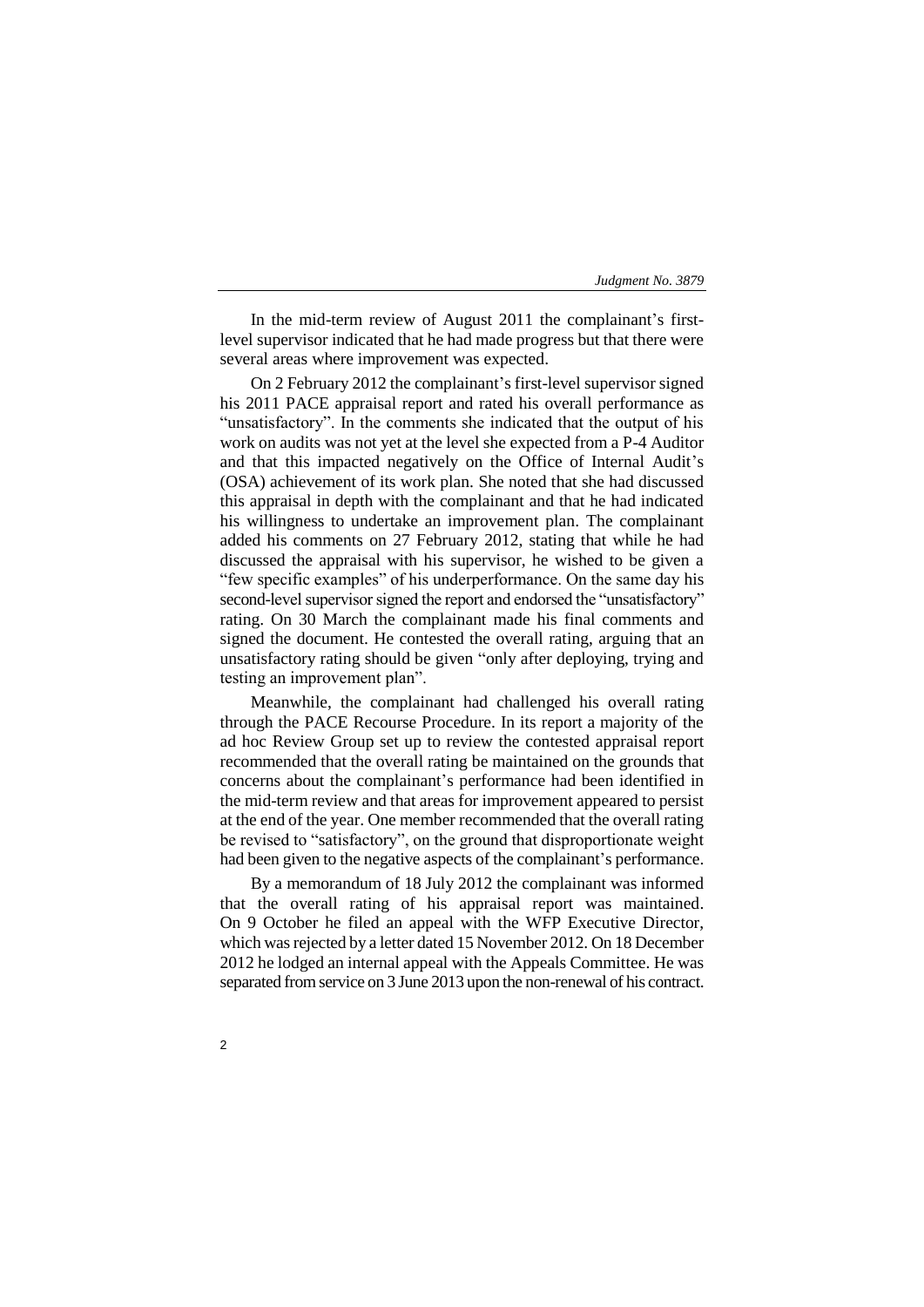3

In its report of 9 September 2013 the Appeals Committee emphasised that its review of performance appraisals was limited. It did not find any evidence of bad faith or abuse of power on the part of the first-level supervisor, nor evidence that the ratings had been based on errors of fact. However it found that the complainant had not been clearly warned of the risk of receiving an "unsatisfactory" overall performance rating and considered that an Improvement Plan was required before such a rating could be given. Therefore, while it recommended dismissing the complainant's request to have the overall final rating revised to "satisfactory", it also recommended that the contested appraisal report be removed from his file and disregarded for subsequent action and that his legal costs be reimbursed.

By a letter dated 1 April 2014 the complainant was informed that the FAO Director-General had decided not to follow the Appeals Committee's recommendations, considering that, in this case, an Improvement Plan was not required and that issuing a warning would have been premature and inappropriate. That is the impugned decision.

The complainant asks the Tribunal to quash the impugned decision and to order the revision of his 2011 overall rating to "satisfactory". In the alternative, he asks that the 2011 appraisal report be removed from his file and disregarded for all subsequent actions. He also asks the Tribunal to quash the decision not to renew his contract and seeks retroactive reinstatement in his position with all the legal consequences that this entails. He claims moral damages and 5,000 euros in costs for the present proceedings as well as for the internal appeal proceedings in WFP and FAO.

The FAO submits that the complaint should be dismissed as entirely unfounded and that the claim for moral damages as well as those relating to the non-renewal of the complainant's contract should be dismissed as irreceivable for failure to exhaust internal remedies.

# CONSIDERATIONS

1. The complainant purports to challenge two decisions. One is the decision not to renew his contract of employment when it eventually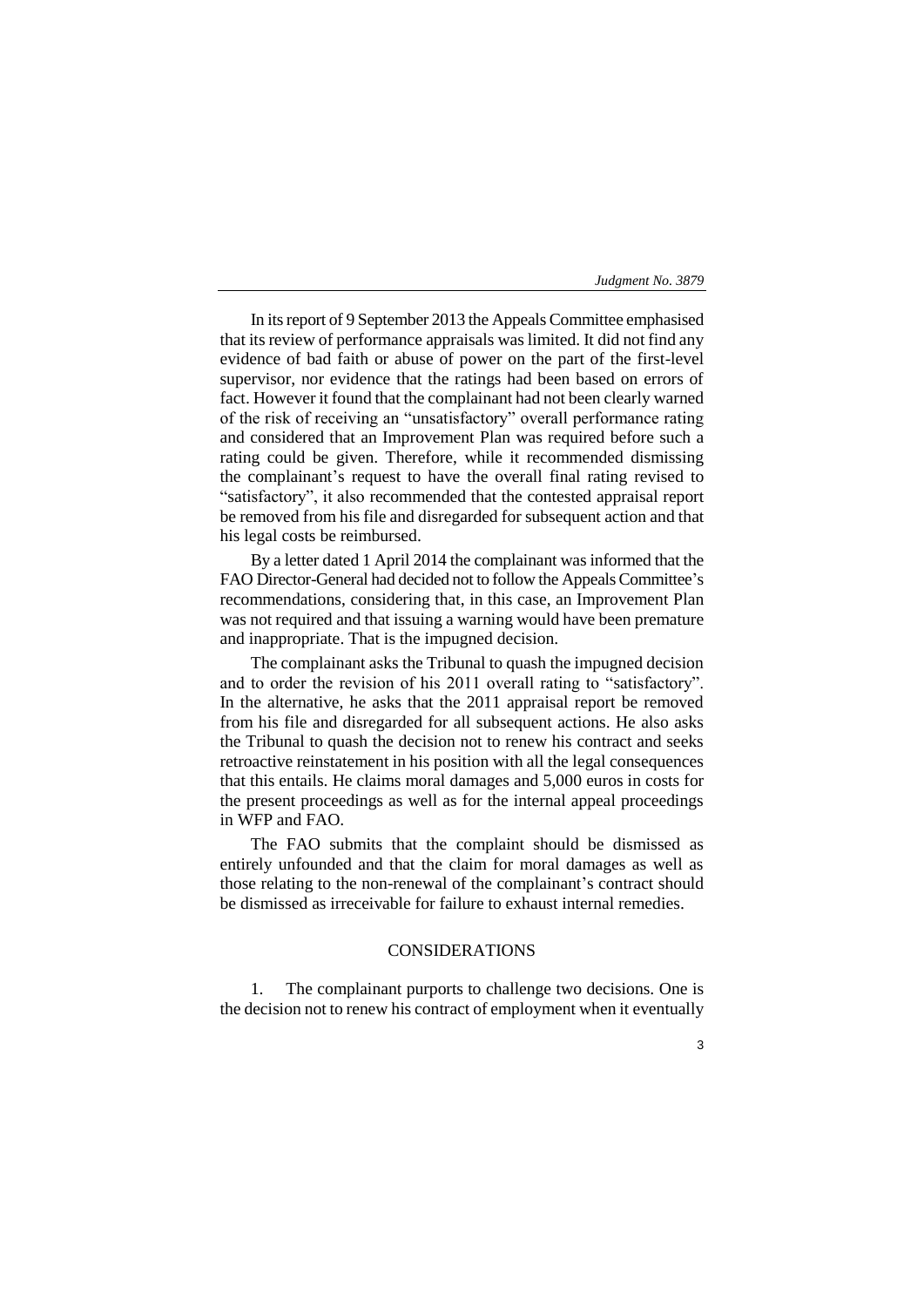expired on 3 June 2013. That claim is irreceivable under Article VII, paragraph 1, of the Tribunal's Statute, which requires a complainant to exhaust all internal means of redress under her or his organization's applicable rules before filing a complaint in the Tribunal. As the complainant himself points out in his submission, when this complaint was filed the decision not to renew his employment was the subject of another internal appeal in ongoing proceedings.

2. The second decision which the complainant challenges is the "unsatisfactory" overall rating of his performance in 2011 and, ultimately, the Director-General's impugned decision of 1 April 2014 which confirmed that rating. The Appeals Committee had concluded that there was no basis for reversing the "unsatisfactory" rating, but recommended that the contested 2011 PACE appraisal report be removed from the complainant's file and disregarded for subsequent action and that his legal costs be reimbursed. The Appeals Committee had also considered that the complainant was not clearly warned of the risk of receiving an "unsatisfactory" overall performance rating. It considered that an Improvement Plan was required before an "unsatisfactory" overall rating was given. The Director-General rejected these recommendations in the impugned decision.

3. The complainant contends that the impugned decision is tainted by procedural and substantive flaws. He seeks an order to set it aside and to revise the overall PACE rating replacing it with an overall "satisfactory" rating. In the alternative, he asks that the FAO be ordered to remove the contested 2011 PACE from his file and to award him moral damages and costs.

4. As to the claim for moral damages, the complainant states that he is entitled to it "for the prejudicial conduct of the [FAO] in regard to [his] grievances" and for excessive and unreasonable delay in the PACE appraisal and the PACE Recourse procedure, as well as in the internal appeals proceedings. He contends that these delays constituted a breach of the FAO's duty of care to him. The FAO argues that the request for moral damages is irreceivable under Article VII, paragraph 1, of the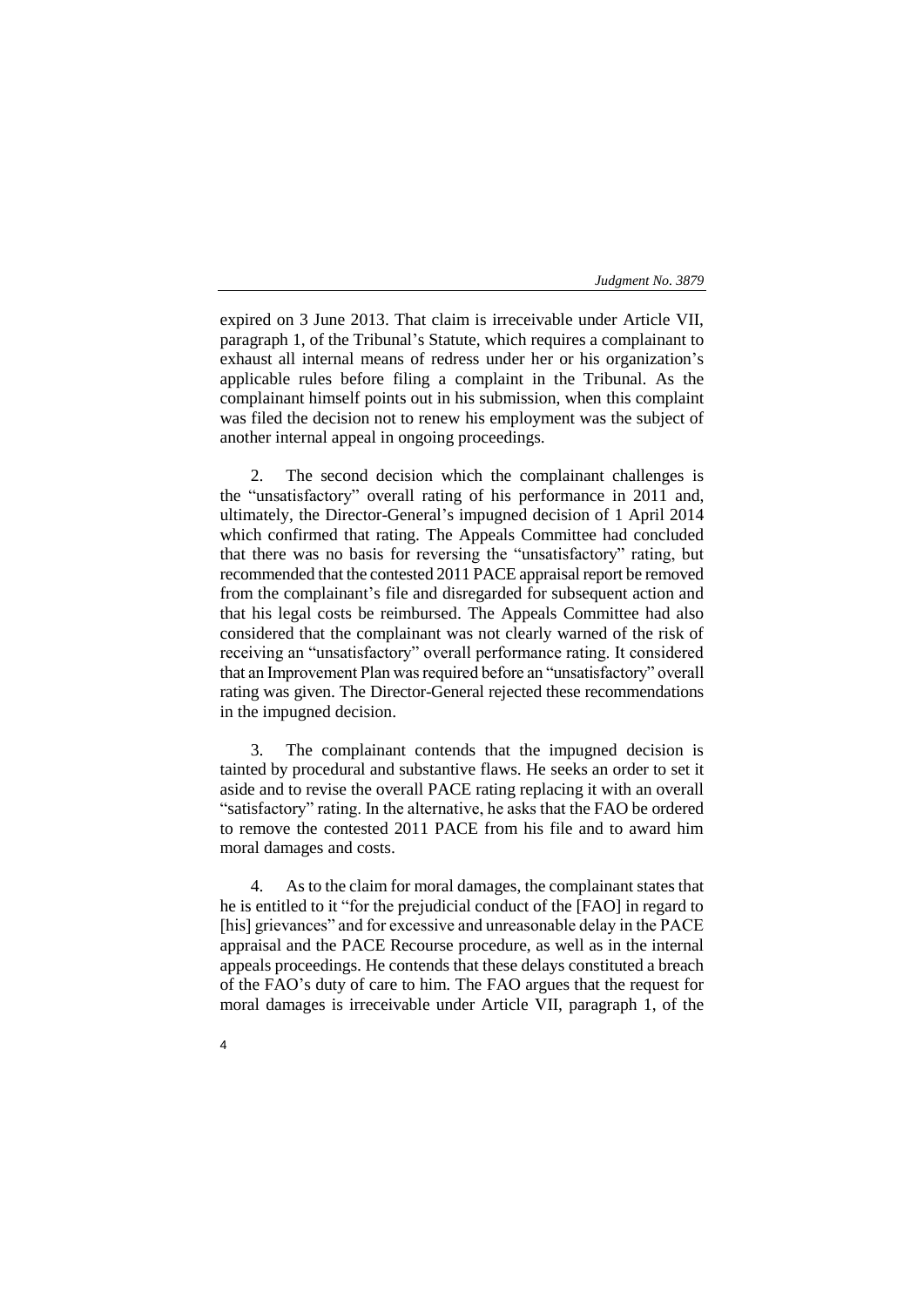Tribunal's Statute because the complainant did not make that request in his internal appeal. This argument fails given the Tribunal's case law, as stated, for example, in Judgment 3080, under 25:

"As far as the award of moral damages is concerned, it must first be pointed out that, contrary to the Organization's submissions, the fact that this claim was not raised before the internal appeal bodies does not make it irreceivable. Consistent precedent has it that the rule laid down in Article VII, paragraph 1, of the Statute of the Tribunal that internal means of redress must first be exhausted does not apply to a claim for compensation for moral injury, which constitutes a claim for consequential relief which the Tribunal has the power to grant in all circumstances (see Judgment 2609, under 10, or Judgment 2779, under 7)."

5. The complainant submits that the length of time which the ad hoc Review Group took to issue its report and for the impugned decision to be issued by the Director-General was excessive, especially considering that the renewal of his contract was at stake. The Tribunal notes that the complainant challenged the overall rating in his 2011 PACE through the Recourse Procedure on 26 March 2012. The ad hoc Review Group met on 7 and 16 May 2012. On 14 May 2012 the complainant submitted his comments for its review. The Group issued its report on 6 July 2012 and the complainant was informed of its recommendations on 18 July 2012. This, in the Tribunal's view, was not excessive and unreasonable delay. As to the internal appeal process, the complainant lodged his appeal with the Appeals Committee on 18 December 2012, after his appeal to the WFP Executive Director was rejected on 15 November 2012. The Appeals Committee met on 2 August 2013 and issued its report to the FAO Director-General on 9 September 2013. The impugned decision was taken on 1 April 2014, almost seven months after that report was issued. This period of almost seven months to issue the impugned decision was excessive and unreasonable, particularly given that it could have potentially affected the renewal of the complainant's contract (see Judgment 3160, under 17). For this, he will be awarded moral damages.

6. The complainant contends that his 2011 PACE appraisal report was substantially flawed in that the recommendation in the PACE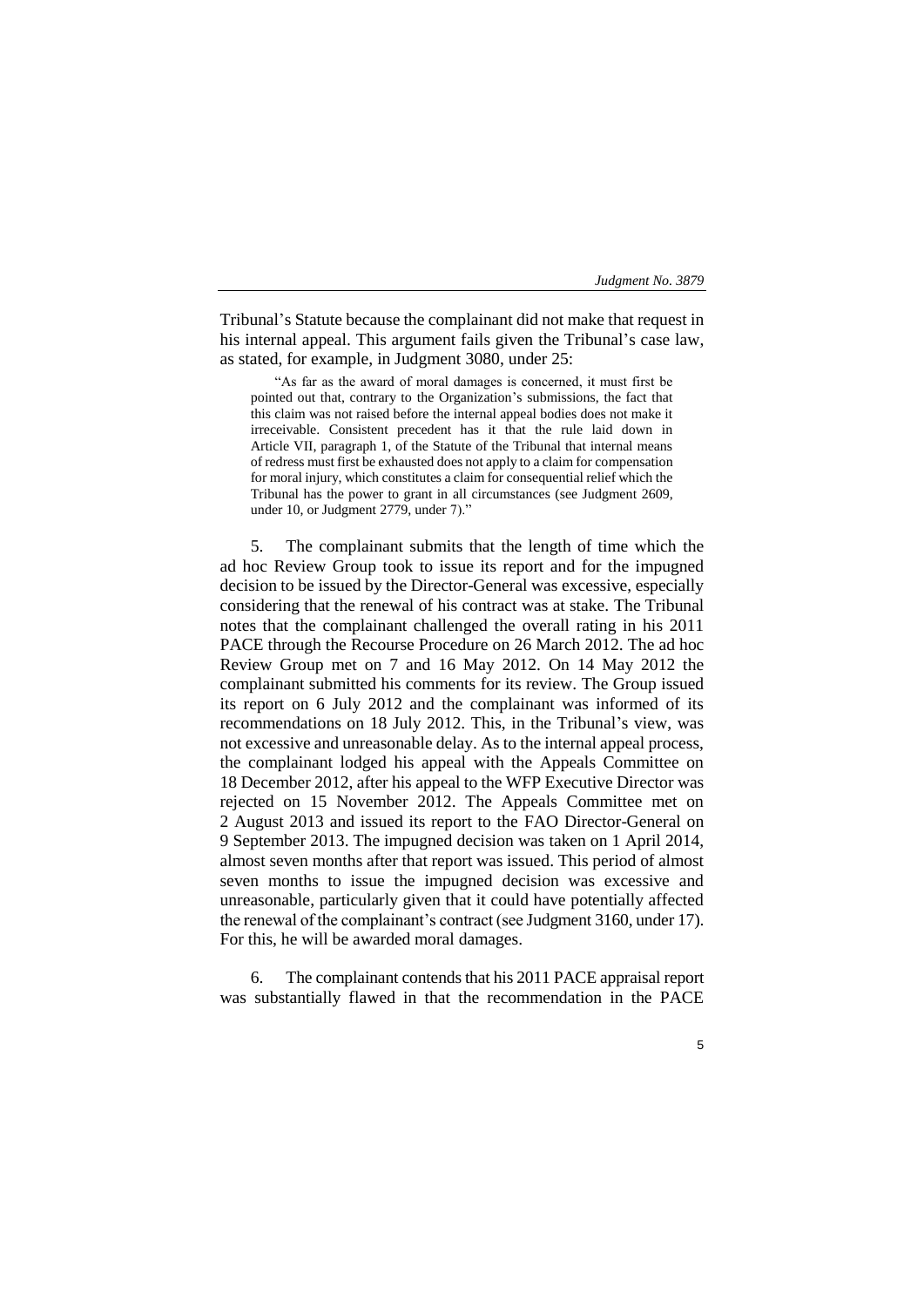Instruction Booklet to assign a 75:25 percent weighting in the overall rating as between, respectively, the Work Plan Results and Assessment section and the Competency section was not taken into consideration. He made this assertion by reference to the specific regulatory framework for staff evaluation.

7. It is noted that Staff Rule 303.2.6 provides that "[t]he service of a staff member shall be the subject of evaluation reports made from time to time by the supervisor. Such reports, which shall be shown to the staff member, shall form a part of the staff member's permanent cumulative record." Guidelines have been issued in an Instruction Booklet entitled "WFP Performance Appraisal System (PACE) – Instruction Booklet". These guidelines establish a system for performance appraisals and apply to staff members holding fixed-term contracts in the grade which the complainant held.

8. The PACE Instruction Booklet provides three criteria or sections for appraising performance. One is a "Work Plan Results and Assessment" in which the Individual Work Plan outputs of a staff member are linked to the unit work plan which reflects the priority objectives of a unit. The outputs reflect the staff member's individual inputs to the unit's work plan. Expectations for performance are based upon the staff member's personal grade. A second criterion/section is a "Competency Profile" based on the personal grade and job profile provided by the staff member and contains assessment indicators – "skills, knowledge, personal qualities and behaviours needed by the person in the position to be a successful part of the WFP team as well as an individual performer". These sections contain itemized indicators. Each competency is rated by the supervisor at the end of the cycle. A "Learning and Development Plan" is the third appraisal criterion/ section. The PACE Instruction Booklet states that once expectations have been set for the year, it becomes clear where the staff member may need additional learning and/or development to achieve the key outputs. Following discussions with the supervisor, the staff member establishes a learning and development plan. The PACE Instruction Booklet provides, finally, that following discussions with the supervisor, the staff member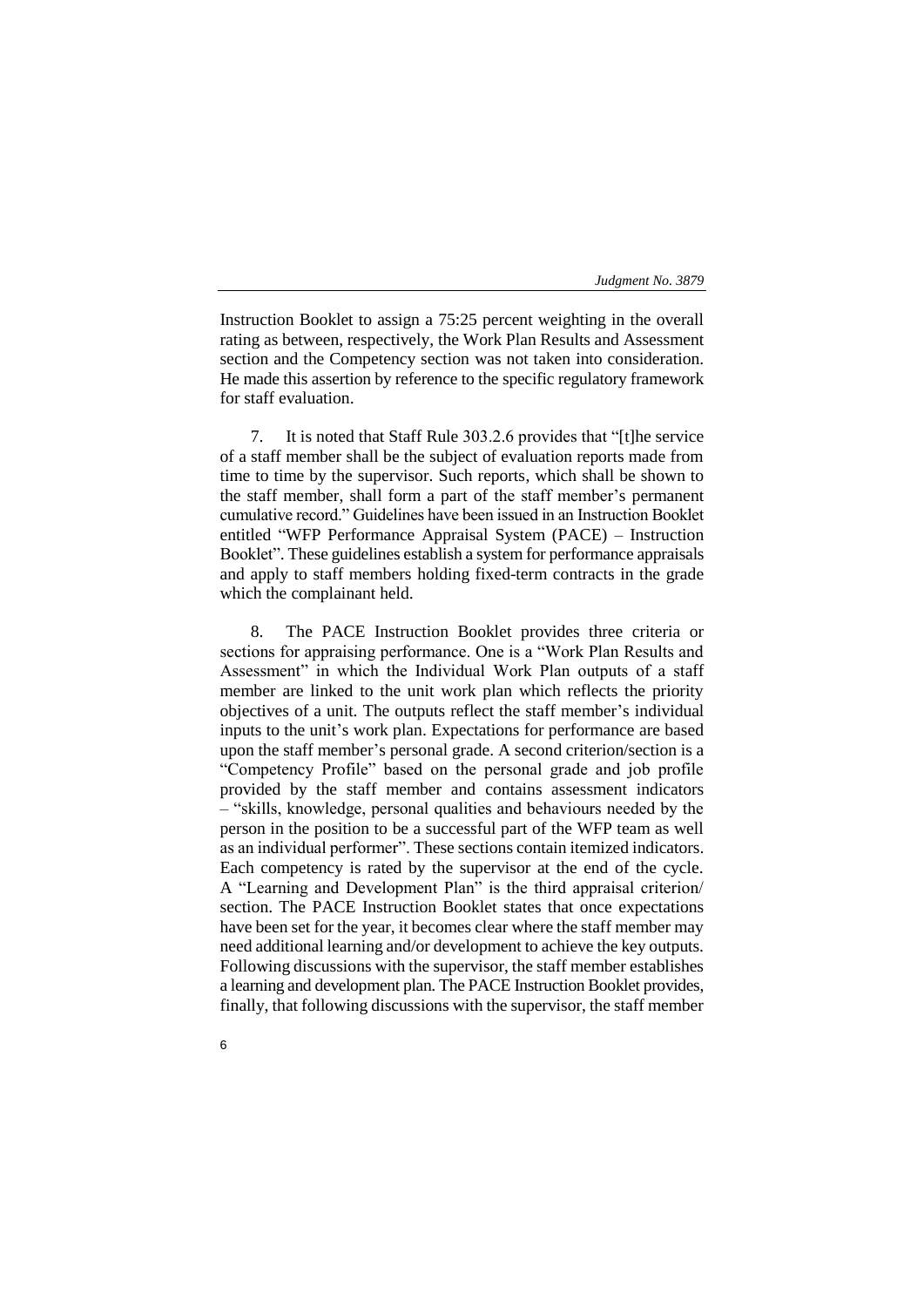inserts all outputs in this section and signs off. The supervisor then signs off – finalizing the planning phase.

Under the PACE system, a staff member is subjected to a midterm review "usually six months after the PACE programme has begun" to discuss with her or his supervisor job performance, and, in particular, to review the progress made towards the staff member's work plan.

10. The PACE Instruction Booklet further provides for a final review which commences when the supervisor schedules a meeting with the staff member to discuss her or his performance. Out of this "the supervisor prepares a brief, balanced and objective narrative of the staff member's performance consistent with the Individual Work Plan and the competency assessment, supported with short 'descriptive examples'. The supervisor also comments on the achievements of the staff member's planned training and development activities over the year". At the end of an assessment cycle the supervisor is to rate the staff member's Work Plan Results as either "achieved", "partially achieved" or "not achieved" and enter relevant comments. The PACE Instruction Booklet suggests that ratings for competencies should be either "Meets Current Level", "Needs Development" "[i]f observed behaviours for the staff member do not meet grade level requirements 25 percent of the time or more", or "Exceeds Current Level" "[i]f the staff member's observed behaviours are substantially beyond grade level requirements 75 percent of the time or more".

11. For the overall performance ratings, based on work results and competencies, the PACE Instruction Booklet relevantly provides that the first-level supervisor is to rate the staff member's performance as "outstanding", where the staff member has "produced an outstanding result at an 'outstanding level' in all areas; performance effectiveness of result, in both quantitative and qualitative terms, far exceeded current grade level requirements". The supervisor is to rate the staff member's performance as "successful", where the staff member has "produced a successful result at the 'fully satisfactory' level in all or almost all areas; performance effectiveness of result, in both quantitative and qualitative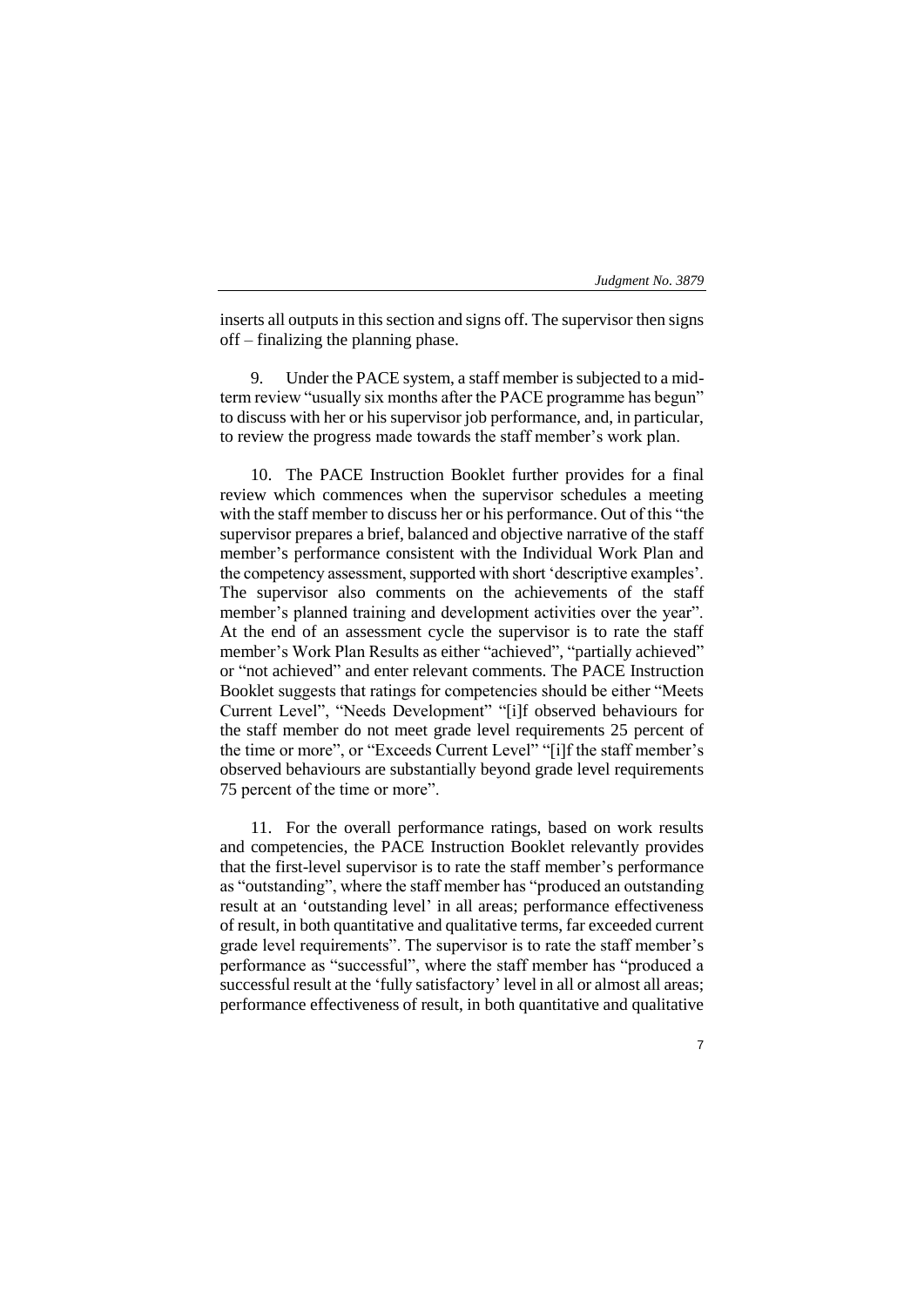terms, fully met current grade level requirements". The supervisor is to rate the staff member's performance as "unsatisfactory", where the staff member has "[a]ttempted but was not successful in producing the expected result; performance effectiveness of result, in quantitative or qualitative terms, did not meet current grade level requirements or standards". A note in the PACE Instruction Booklet recommends that "at least a 75 percent weight be assigned by supervisors to the Work Plan Results and Assessment section while a 25 percent weight should be assigned to the Competency section".

12. The observance of this recommendation is no doubt intended, among other things, to provide a measure of consistency in these weightings for all staff members and accordingly cannot be ignored.

The complainant raised the weighting issue in his final comments in his 2011 PACE appraisal report. In its report, the ad hoc Review Group stated, in effect, that its members were uncertain as to how the 75:25 percent weighting should apply and recommended referring the question to the Acting Director of Human Resources (HR) for interpretation. The Group also recommended that the Acting Director HR should take their divergent views on its application into consideration when making the final decision. However, the weighting was not mentioned in the Acting Director's Memorandum of 18 July 2012 which informed the complainant that the overall "unsatisfactory" rating was maintained. Neither was it mentioned in the letter on behalf of the WFP Executive Director of 15 November 2012 which rejected the complainant's appeal. The impugned decision only mentioned the issue in passing.

13. The Tribunal considers that it is not sufficient for the FAO to assert that "[w]ithout prejudice to its position that [the] 75:25 ratio is not mandatory, [...] the complainant has not demonstrated that the recommendation of the 75:25 percent weighting ratio was not followed in determining the overall rating [or that] [...], if such a ratio was not applied and was now to be applied, he would have received a better overall performance rating". The burden is on the FAO to show at least that the supervisor did not ignore the 75:25 percent weighting in the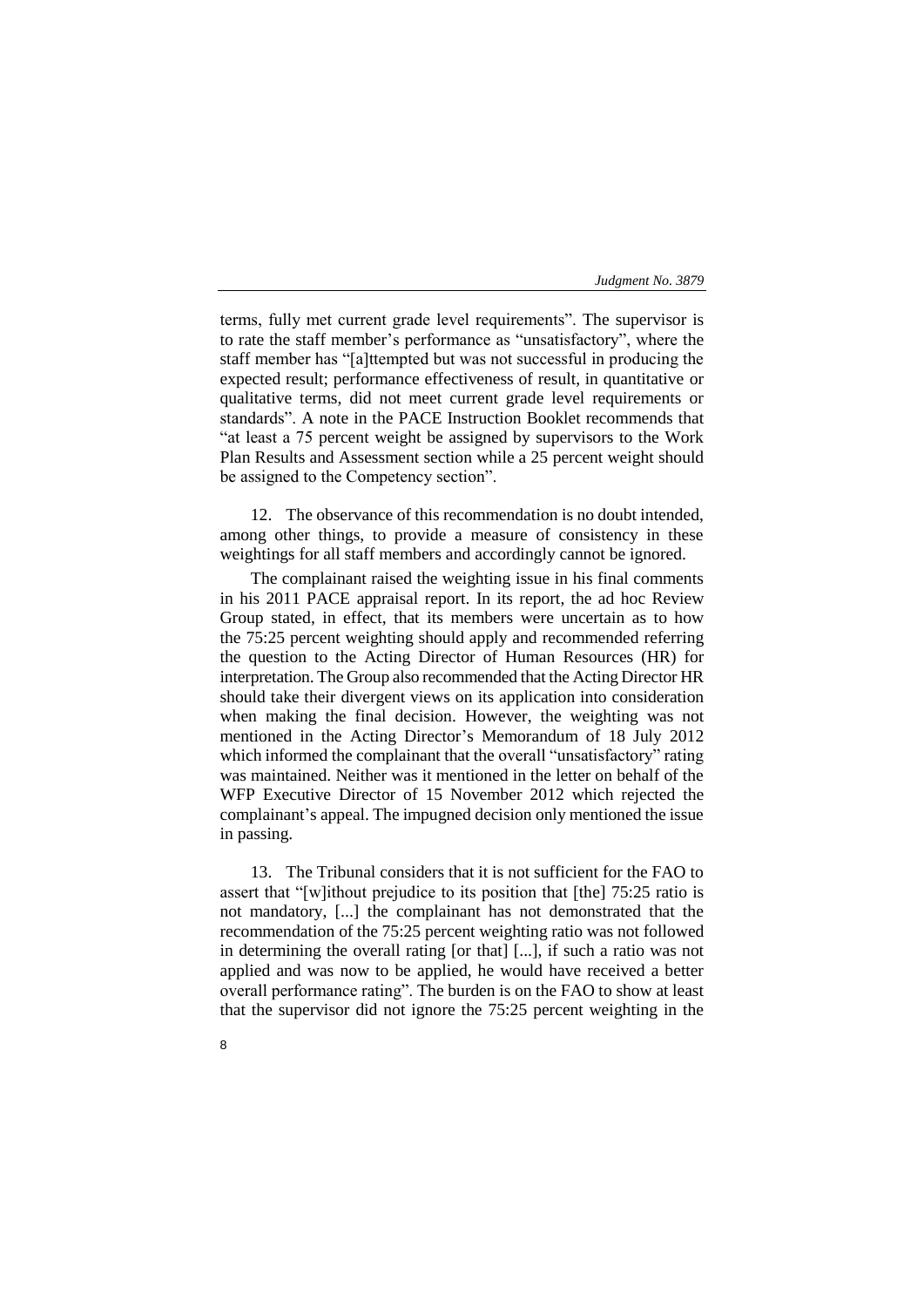complainant's 2011 PACE process and that burden has not been discharged. The Tribunal therefore holds that the complainant's 2011 PACE appraisal report is invalid and will set it aside, as well as the impugned decision of 1 April 2014 which confirmed it. The invalid 2011 PACE appraisal report shall be removed from the complainant's file and be disregarded for subsequent action.

14. The complainant contends that the Appeals Committee erred by unjustifiably limiting its own power of review. The Tribunal observes that the Appeals Committee stated the following in the "Deliberations" section of its Report:

"21. With regard to the substance of the appellant's 2011 evaluation, the Committee, recalling that performance appraisals are discretionary and that its review power in such matters is limited, did not find evidence of bad faith or abuse of power on the part of the supervisor; nor did it find that the ratings she had attributed to the [complainant]'s work plan results and competencies, in particular the negative ones, had been based on 'errors of facts' or had constituted 'erroneous conclusions', as claimed by the [complainant]."

15. The Appeals Committee was mistaken in that this was not merely a question of the exercise of administrative discretion in an appraisal but also involved the application of a specific guideline for staff evaluation which was ignored. This also entitles the complainant to moral damages.

16. However, the complainant's claim that his supervisor should have put him on an Improvement Plan is unfounded. As the FAO points out, the PACE Instruction Booklet expressly refers to the Improvement Plan as an optional instrument when there is disagreement between a staff member and her or his supervisor on the problems and the potential solutions, but this was not the case here, as at the beginning of the 2011 PACE cycle the complainant and his supervisor agreed on a Learning and Development Plan to develop his writing skills, among other things. The same needs were identified in his mid-term review and in his final 2011 PACE report. The complainant was thus informed of the unsatisfactory aspects of his performance in a timely manner. His claim that the process was flawed because the objections which he made to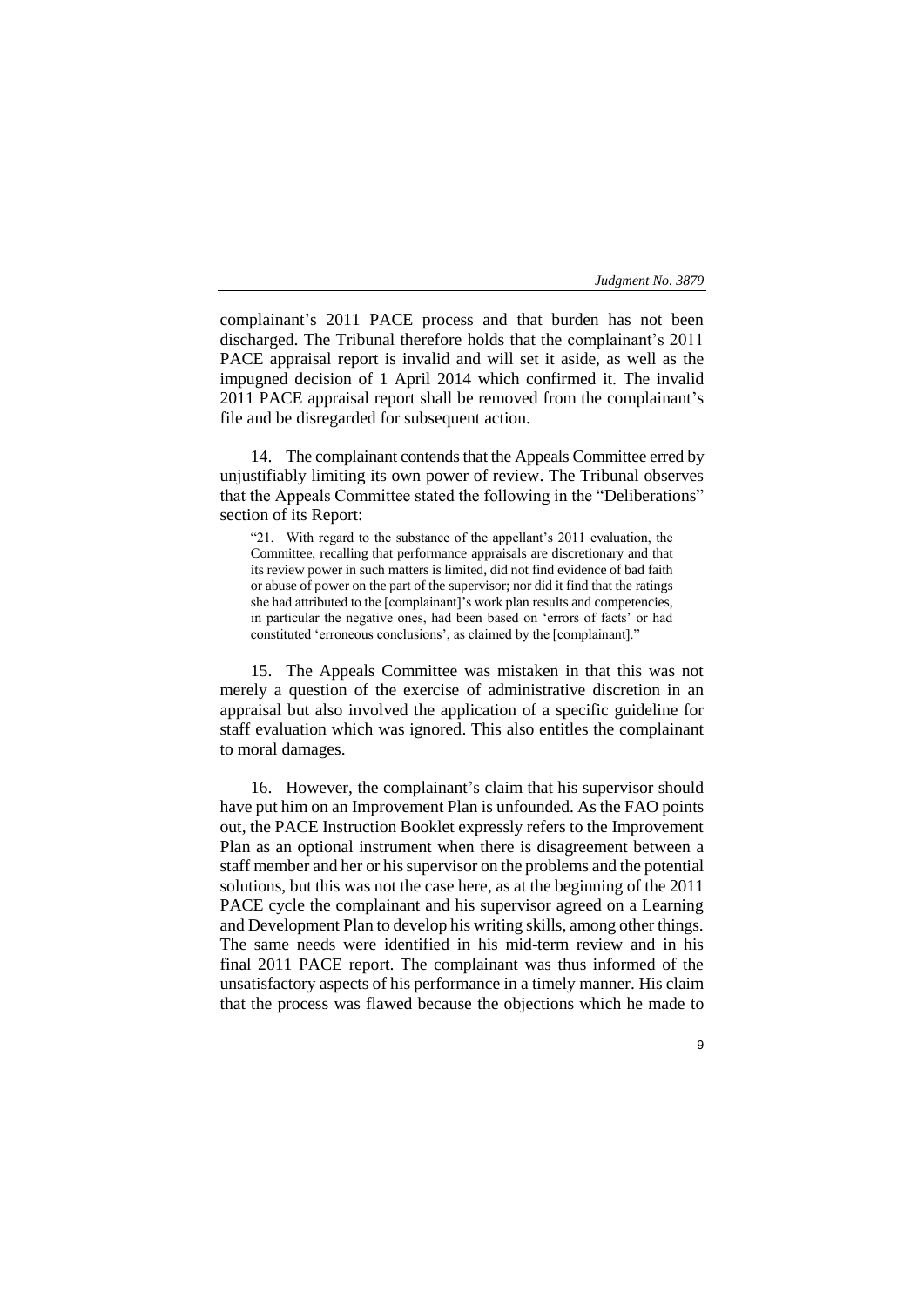the 2011 PACE report were overlooked is also unfounded. The nature of the PACE evaluation provided him with the opportunity to discuss his performance and to raise his objections, by way of comments inserted in the PACE appraisal report, which became a part of the record.

17. The Tribunal determines that the complainant's contention that there was a failure to follow the adversarial procedure depriving him of the possibility of effectively commenting on the alleged weaknesses in his performance, in breach of the adversarial principle and the principle of due process is unfounded. So too is his further contention that WFP's own rules were breached, as his supervisor failed to provide him with descriptive examples, even after he made a specific request. The record shows that the complainant had his mid-term assessment and discussions thereon with his supervisor. He also had opportunities to discuss and comment on his 2011 PACE appraisal report.

18. The complainant is entitled to an award of costs, which the Tribunal sets at 1,000 euros.

## DECISION

For the above reasons,

- 1. The impugned decision dated 1 April 2014 is set aside, as is the earlier decision of the Executive Director of 15 November 2012.
- 2. The complainant's 2011 PACE appraisal report is set aside; the FAO shall remove it from the complainant's file and it shall be disregarded for subsequent action.
- 3. The FAO shall pay the complainant moral damages in the total amount of 10,000 euros.
- 4. The FAO shall also pay the complainant 1,000 euros in costs.
- 5. All other claims are dismissed.
- 10